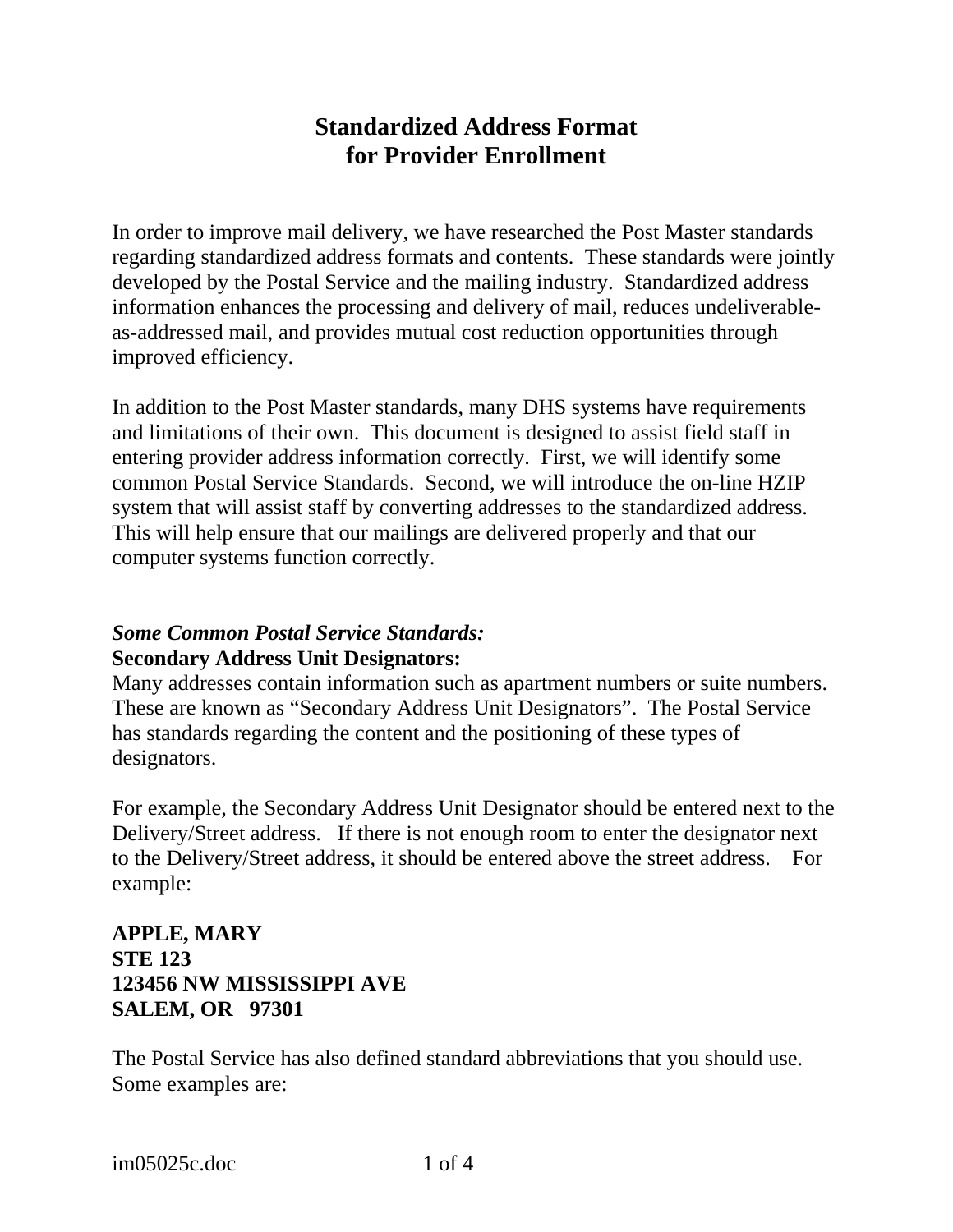| <b>APARTMENT</b>  | <b>APT</b>  |
|-------------------|-------------|
| <b>BUILDING</b>   | <b>BLDG</b> |
| <b>FLOOR</b>      | FL          |
| <b>SUITE</b>      | <b>STE</b>  |
| <b>UNIT</b>       | <b>UNIT</b> |
| <b>ROOM</b>       | <b>RM</b>   |
| <b>DEPARTMENT</b> | <b>DEPT</b> |

Note: if you are using one of the standard abbreviations listed above, you should NOT use the # sign before any numerals. For more information on punctuation and symbols, see the section titled Punctuation.

# **"In Care Of" Information**

Although it is best for the provider to have mail delivered to their own residence, sometimes we have to accommodate them by having the mail sent elsewhere. If the provider requests that we use an "in care of" address, you should enter that information above the Delivery/Street address. For example:

#### **APPLE, MARY C/O FRED SMITH 1234 MAPLE DR SE SALEM, OR 97301**

#### **Punctuation Standards**

It is very important to limit punctuation and omit unnecessary punctuation. This is due in part to Postal Service standards, and in part to computer systems limitations. Some general rules that you should follow regarding punctuation are:

- For single field name, there must be a comma after the last name and a space between the comma and the first name.
- If the provider has two last names or a hyphenated last name, please do not use a hyphen but rather a space between the two last names.
- With the exception of the comma between the city and the state, the following symbols should generally be permitted in the delivery address block: #,  $/$ , -.
- Spell city names in their entirety. When abbreviations must be used due to labeling constraints, use only the approved 13-character abbreviations.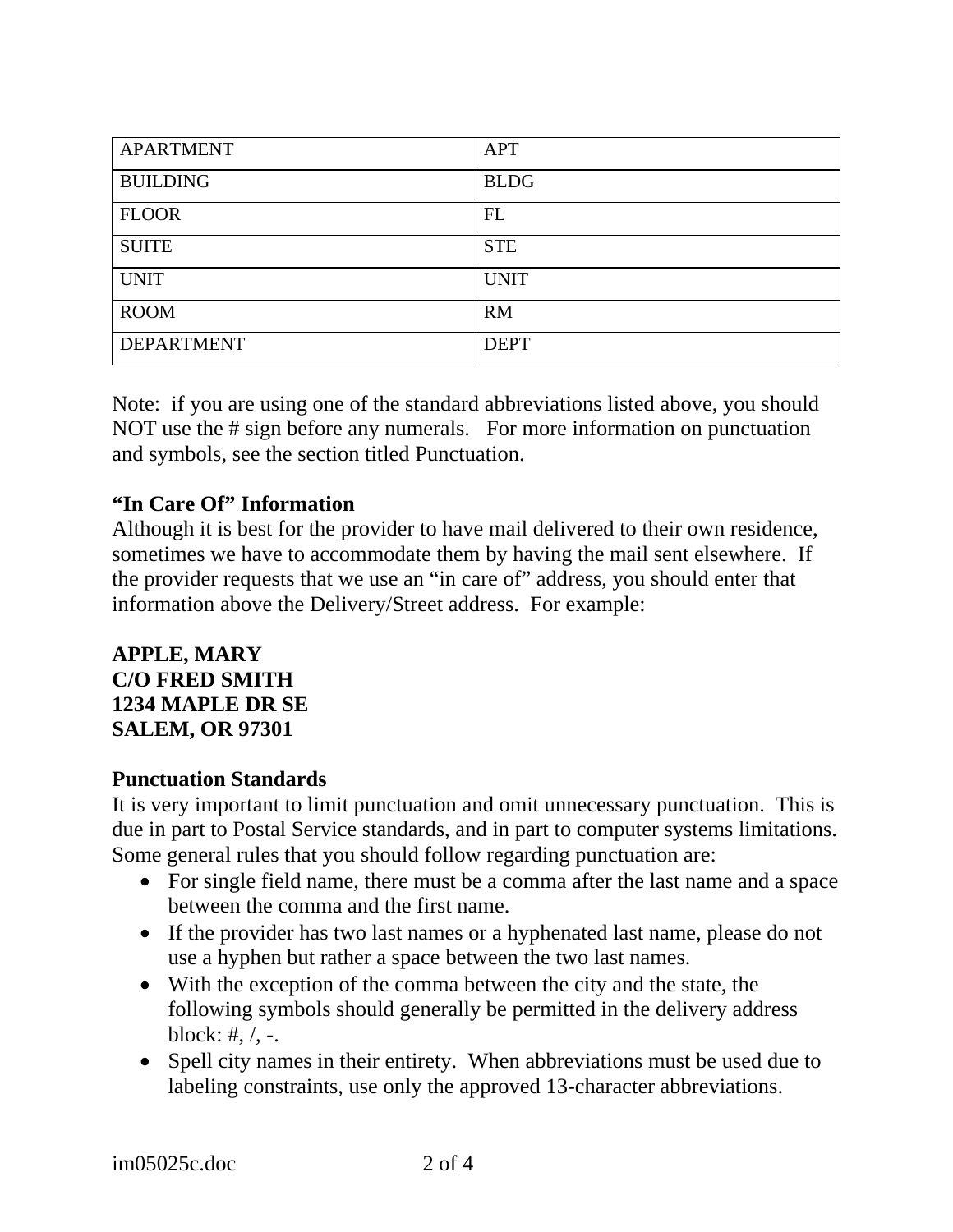**For example:** *Incorrect**Correct*  **APPLE, MARY APPLE, MARY 1234 N.W. MAIN, STE 123 1234 NW MAIN STE 123 PORTLAND, OR 97205 PORTLAND, OR 97205** 

### *HZIP – Help for Local Office Staff:*

The Postal Service Guidelines, when combined with our systems limitations, make address entry complicated. But, there is help available to local office staff. The mainframe HZIP system conforms with Postal Service requirements for standardization. The system has been available for many years, but many staff are not familiar with it. Local Office staff should verify addresses using HZIP before entering provider address information on mainframe and Oregon ACCESS screens. This will ensure that standardized addresses are being used.

HZIP can be accessed by typing HZIP on a blank screen. Staff should fill in the address fields in the top portion of the screen, using the information that they have available regarding the provider address. After this information is entered, staff should press the {enter} key. The Postal Service standardized address will be displayed on the bottom portion of the screen.

In the following example, you can see that the address information that was entered in the top portion of the screen did not meet the Postal Service requirements. The bottom portion of the screen displays the standardized address.